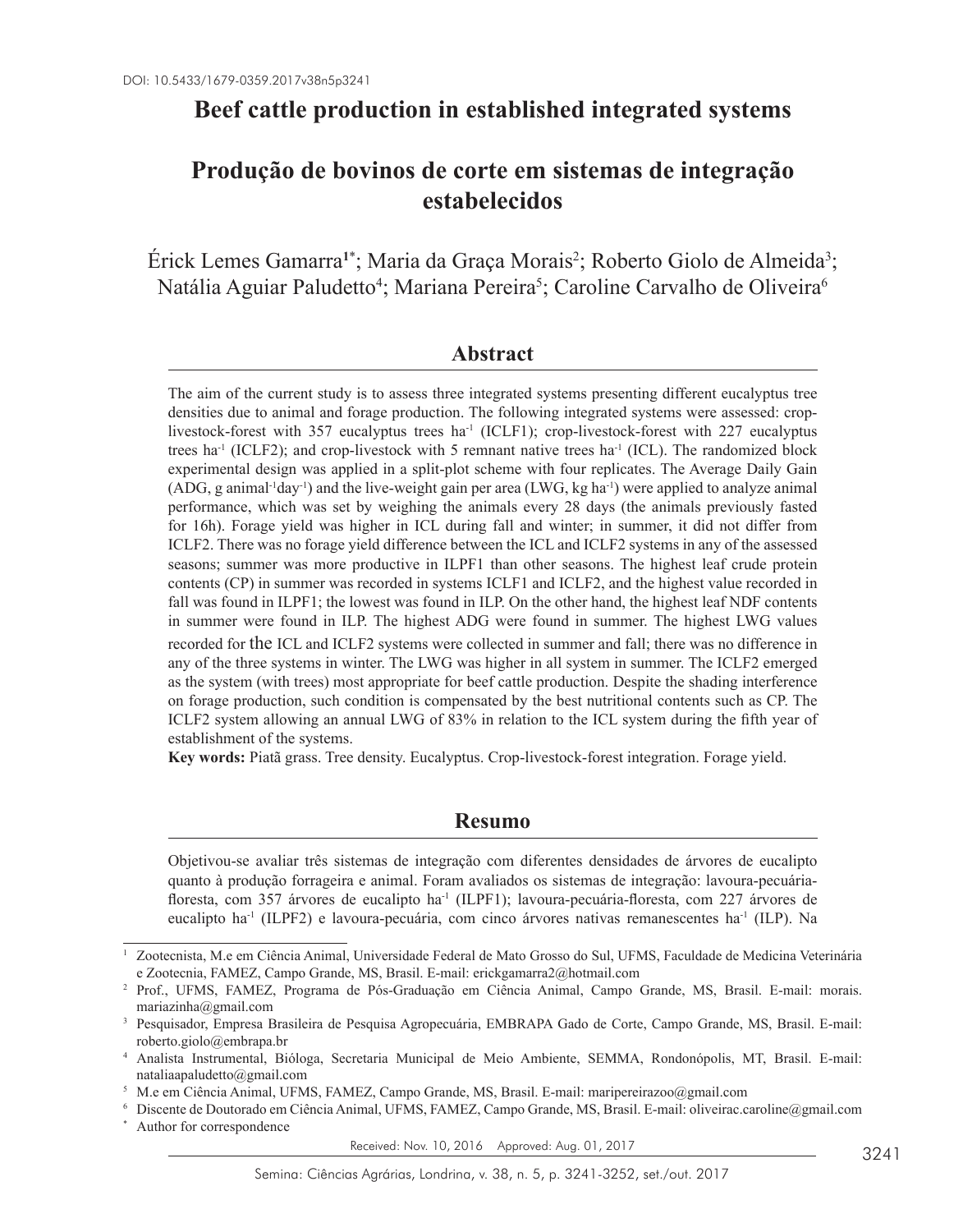avaliação da forrageira foi adotado o delineamento experimental em blocos casualizados, em esquema de parcelas (ILPF1, ILPF2 e ILP) subdivididas (verão, outono e inverno), com quatro repetições. Para avaliação do desempenho animal, foi utilizado o ganho médio diário (GMD) e ganho de peso vivo por área (GPV), obtidos por pesagens a cada 28 dias com jejum prévio de 16 horas. A produção forrageira foi maior no ILP nas três estações mas, no verão, não diferiu do ILPF2. De maneira geral, os maiores teores de proteína bruta foram encontrados no sistema ILPF1 e os maiores teores de FDN, no sistema ILP. Os maiores GMD (g animal<sup>-1</sup> dia<sup>-1</sup>) foram no verão. Foram observados maiores GPV (kg ha<sup>-1</sup>) no verão e outono nos sistemas de ILP e ILPF2, no inverno não houve diferença entre os sistemas. O GPV no verão foi superior em todos os sistemas. O sistema de ILPF2 mostrou ser o sistema com árvores mais propício à produção animal apesar de o sombreamento interferir na produtividade forrageira, permitindo um GPV anual de 83% em relação ao sistema ILP, durante o quinto ano do estabelecimento dos sistemas.

**Palavras-chave:** Capim-piatã. Densidade de árvores. Eucalipto. Integração lavoura-pecuária-floresta. Produção de forragem.

#### **Introduction**

Integrated crop-livestock (ICL) and croplivestock-forest (ICLF) systems lead to better land and soil use, to higher yield per cultivated area, besides diminishing the need of opening new sites for agricultural and livestock expansion. These systems use rotation activities within the same area, fact that enables generating new income to farmers through the trading of products resulting from agriculture (grains), livestock (beef) and forestry (timber).

The ICLF systems provide grain, forage and tree production techniques based on rotation or consortium; moreover, they promote a shady microclimatic environment, which is pleasant both for the animals - mainly for European bovine breeds, which are not adapted to the heat - and for plants growing under tree canopies. It happens because the shades can increase soil humidity, help recovering the organic matter contents - which are essential to assure culture yield in succession system -, and reduce weed and nematode amounts (BALBINO et al., 2011; BUNGENSTAB; ALMEIDA, 2014).

Despite its general advantages, forage production in these systems is affected by tree shades, because lower light incidence reduces photosynthesis and carbon fixation in plants, fact that diminishes dry matter yield (SOUSA et al., 2007; LEONEL et al., 2009). Thus, the successful

cattle production in ICLF systems depends on the choice for forage grass species tolerant to shading and able to reach maximum dry matter yield, such as *Brachiaria brizantha* cvs. Marandu, Xaraés and Piatã, *Brachiaria decumbens* cv. Basilisk, among others (MARTUSCELLO et al., 2009; VARELLA et al., 2009).

Piatã grass stands out among *Brachiaria brizantha* cultivars due to its easy establishment process, good yield in moderate fertility soils, high accumulation rates and good growth even when they are subjected to grazing. Moreover, Piatã grass leads to good animal performance in consortium with annual cultures, besides its good forage yield, mainly during drought periods (VALLE et al., 2011).

Although there is forage dry matter yield reduction in many ICLF systems, animal performance can be favored by it, since plants kept under tree canopies present better nutritional value. Such nutritional status result from the higher nutrient input from organic matter decomposition and nutrient recycling, mainly of nitrogen, which is used in leaf protein synthesis. It is worth highlighting that leaf protein synthesis increases the forage crude protein content (PACIULLO et al., 2007; LEONEL et al., 2009; KIRCHNER et al., 2010).

Thus, the aim of the current study was to assess three integrated systems with different eucalyptus tree densities in face of forage and cattle production.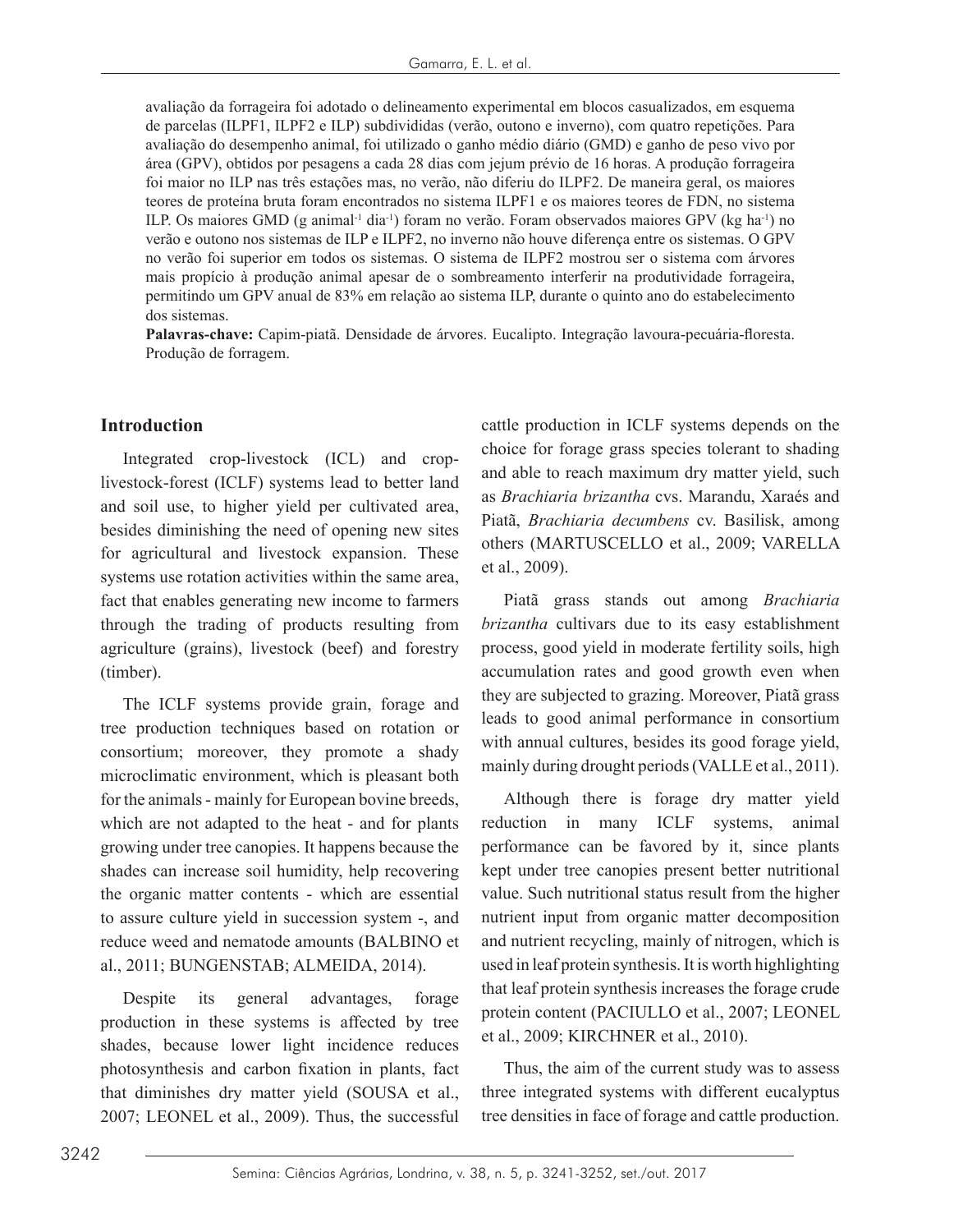#### **Materials and Methods**

The experiment was performed at Embrapa Gado de Corte, Campo Grande, Mato Grosso do Sul State (20º27' S, 54º37' W, altitude 530m), between December 2013 and August 2014. Three integrated systems in soy succession were assessed within an 16ha site, which was divided into 12 plots measuring approximately 1.3 ha each: crop-livestock-forest with  $357$  eucalyptus trees ha<sup>-1</sup> (ICLF1); croplivestock-forest with 227 eucalyptus trees ha<sup>-1</sup> (ICLF2); and crop-livestock with 5 remnant native trees ha-1 ( ICL, control).

The soil in the experimental site is classified as dystrophic red latosol with clayey texture. The chemical analysis applied to the soil samples, which were collected from 0 to 20 cm deep the soil, showed that the site was relatively uniform and presented clay content  $41 \pm 5\%$ ; P (Mehlich-1) from 0.29 to 0.42 mg dm<sup>-3</sup> base saturation from  $26\%$  to 34%; and aluminum saturation from 10% to 23%. The climate in the region, according to the Köeppen classification, is in the transition between Cfa and Aw tropical humid; mean rainfall is 1,560mm, and the water period lasts from November to March - 70% to 80% of annual rainfall.

Limestone and gypsum  $(3.0 \text{ and } 1.0 \text{ t} \text{ ha}^{-1})$ , respectively) were placed before the integrated systems were implemented, between August and September 2008. The eucalyptus seedlings (*Eucalyptus urophylla x E. grandis* - clone H13) were transplanted to the experimental site in order to form the ICLF1 and ICLF2 systems. The seedlings were distributed in simple rows in both systems; however, under different arboreal density, 357 trees ha<sup>-1</sup> and 227 trees ha<sup>-1</sup>, respectively. The distances between tree lines were 14 m and 22 m, respectively. Distance between trees within each row was kept in 2 m. Grazing was forbidden until the trees reached diameter at breast height (DBH) higher than 60mm, in order to avoid damages caused by the animals. Soy was the first cycle crop (2008) and Piatã grass was the first implanted forage, which had its yield preserved as hay (2009) and used under grazing (2009-2012).

The second assessment cycle in the systems sites started in November 2012 with the soy plantation through transgenic early cycle cultivar, BRS 318RR. Liming was performed by using  $2$  t ha<sup>-1</sup> of dolomitic limestone and fertilization (NPK 0-20-20) at the basis  $300 \text{ kg}$  ha<sup>-1</sup> (QUINTINO et al., 2013).

Soy was harvested in April 2013; subsequently, the mechanic Piatã grass sowing was conducted along with the fertilizer at seeding rate 60 viable pure seeds  $m<sup>2</sup>$  and 0.25 m spacing (MECABÔ, 2014).

The chemical analysis applied to the 2011 soil samples, collected from 0 to 20 cm deep the ground, presented P content (Mehlich-1) 3.2 mg dm-3; K, 54.74 mg dm<sup>-3</sup>; Ca, 2.08 cmol<sub>c</sub> dm<sup>-3</sup>; Mg, 1.28 cmol<sub>c</sub> dm<sup>-3</sup>; organic matter, 36.7 g kg<sup>-1</sup>, and base saturation, 50%.

The meteorological data from the integrated systems' surroundings were daily collected in the meteorological station (A702 - INMET), which is located approximately 3 km away from the experimental site (Table 1).

During the experimental period, the trees of the ICLF systems were from 25 to 27 m height.

Forage assessments were carried out before the animals were weighed, 10 forage samples were randomly collected within each plot, in each system. A frame of sample area 1.0 x 1.0m was used for forage cut. Canopy height was measured before the forage was cut by using a graduate ruler. The visual assessment of soil cover and forage cut at ground level was performed by using an electric scythe. Sites occupied by trees were excluded from the dry matter yield calculation (ICLF1 =  $964 \text{ m}^2$  ha<sup>-1</sup> and  $ICLF2 = 614 \text{ m}^2 \text{ ha}^1$ .

Subsequently, the cut material was weighed and divided in sub-samples, which were separated into leaf blade, sheathed stem and senescent material fractions. Next, they were placed in force air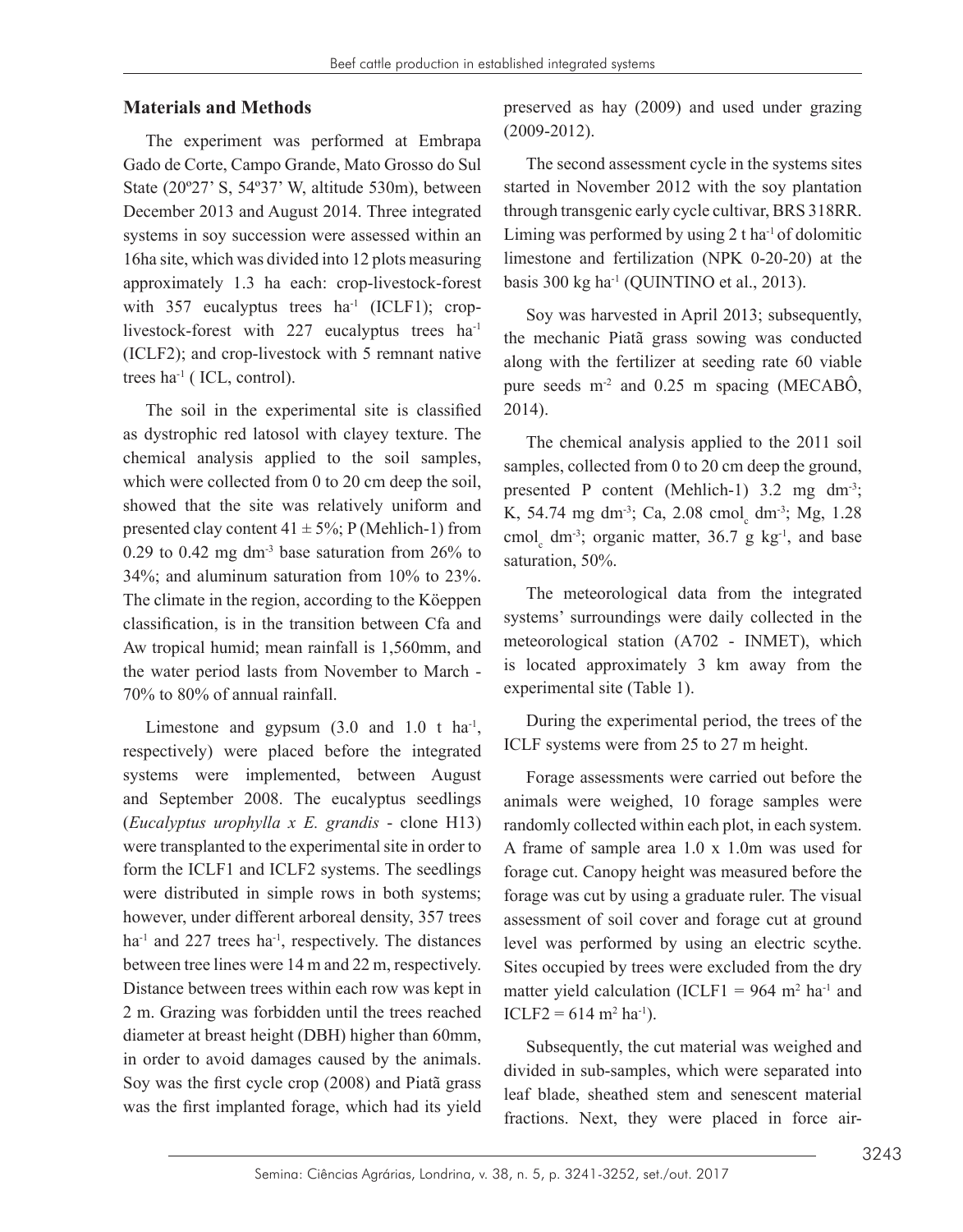circulation oven at 55°C until reaching constant mass for total dry mass and Piatã grass leaf dry mass yield assessment. The Piatã grass leaf blades were ground in 1-mm mesh sieve in order to find the crude protein contents (CP, %) and the neutral detergent fiber contents (NDF, %). It was performed by using the near-infrared spectroscopy (NIRS), according to Marten et al. (1985).

| 2013      |               |          | 2014      |               |          |
|-----------|---------------|----------|-----------|---------------|----------|
| Month     | Mean T        | Rainfall | Month     | Mean T        | Rainfall |
|           | $(^{\circ}C)$ | (mm)     |           | $(^{\circ}C)$ | (mm)     |
| January   | 25.5          | 218.3    | January   | 24.6          | 162.3    |
| February  | 24.7          | 215.8    | February  | 25.1          | 111.8    |
| March     | 24.9          | 187.2    | March     | 24.3          | 163.3    |
| April     | 22.5          | 210.8    | April     | 24.1          | 52.6     |
| May       | 22.2          | 14.9     | May       | 20.6          | 165.5    |
| June      | 21.0          | 36.5     | June      | 20.7          | 51.1     |
| July      | 19.7          | 0.0      | July      | 20.1          | 115.2    |
| August    | 20.2          | 0.0      | August    | 23.0          | 17.7     |
| September | 23.4          | 105.5    | September | 25.5          | 66.0     |
| October   | 24.5          | 122.2    | October   | 27.0          | 19.7     |
| November  | 25.2          | 249.6    | November  | 24.7          | 217.8    |
| December  | 25.5          | 170.8    | December  | 24.9          | 359.4    |

**Table 1.** Mean temperature (mean T) and rainfall values in 2013 and 2014.

The grazing method adopted to assess animal performance in the three integrated systems was the continuous grazing with varying stocking rate applied from December 2013 to August 2014. All assessed animals were vaccinated and de-wormed at the beginning of the experiment; they were also treated with water and mineral supplementation *ad libitum* throughout the assessment period.

Two test-animals (females) belonging to the Nellore breed presenting average live weight 180 kg were used in each plot to measure the appropriate grazing management; regulator animals (put and take) were used whenever necessary. Pasture height was kept in approximately 35cm. The average daily gain (ADG) and the live weight gain per area (LWG) were adopted to assess animal performance; the values were collected through weightings conducted every 28 days (animals were subjected to previous 16-h fasting), adapted from Oliveira et al. (2013).

The randomized block experimental design was applied in a split-plot scheme with four replicates. Plot treatments corresponded to the following integrated systems: ICLF1, ICLF2 and ICL. Subplot treatments corresponded to the season of the year: summer, fall and winter. Months representing summer were December, January and February; fall was represented by March, April and May; and winter was represented by June, July and August.

Data were subjected to analysis of variance and the means were grouped through the Scott-Knott test at 5% probability level, in the SISVAR statistical app, version 5.3 (FERREIRA, 2011).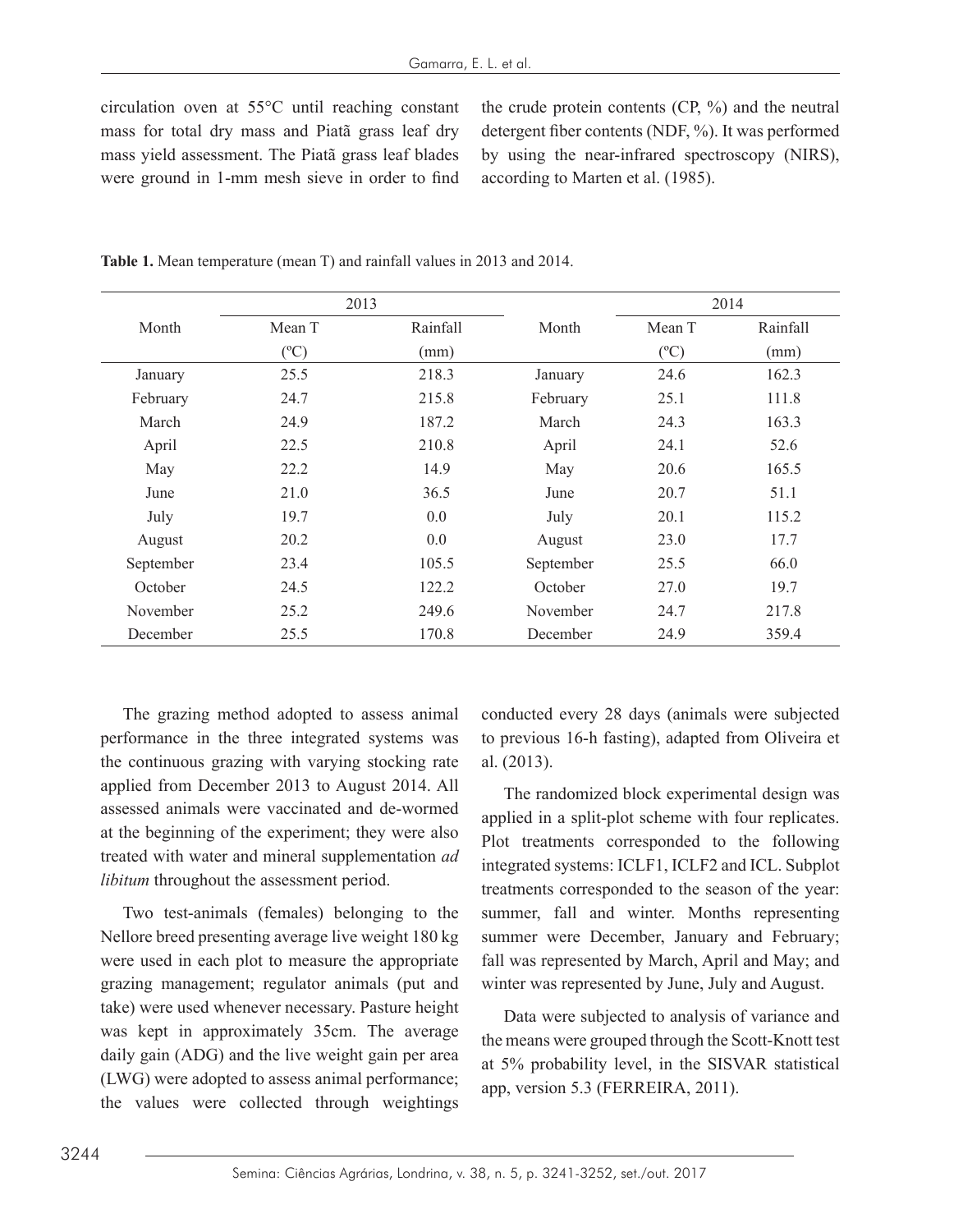#### **Results and Discussion**

Significant differences in Piatã grass total dry matter yield were observed  $(kg ha<sup>-1</sup>)$  in the integrated systems (Table 2). Summer season production was higher in the ICL system than in ICLF1, which did not differ from ICLF2. There was also higher fall and winter production in ICL than in the other two systems with trees, which did not differ from each other.

**Table 2.** Mean of Piatã grass dry mass yield (kg ha<sup>-1</sup>), in the integrated systems: crop-livestock (ICL), crop-livestockforest with 357 trees ha<sup>-1</sup> (ICLF1); and crop-livestock-forest with 227 trees ha<sup>-1</sup> (ICLF2), in three seasons of the year.

| Season |            | System               |                    |
|--------|------------|----------------------|--------------------|
|        | ICL        | ICLF1                | ICLF <sub>2</sub>  |
| Summer | $3,234$ aA | $2,142\,\mathrm{b}A$ | 2,449 abA          |
| Fall   | $2,821$ aA | 887 bB               | $1,555 \text{ bA}$ |
| Winter | $2,649$ aA | 946 bB               | $1,512\text{ bA}$  |

 $a$ >b on the line and A>B in the column, according to the Scott-Knott test (P<0.05).

Paciullo et al. (2008) found similar results for *Brachiaria decumbens* characteristics when they assessed the effect of three shading levels on silvopastoral systems. There was decreased forage values when the grass was subjected to higher shading rates, and it corroborated the present study, which showed that treatments involving shade (ICLF1 and ICLF2) led to lower production than systems without shade (ICL).

The highest productivity in the ICL system during the herein assessed seasons can be associated with the lower competition for light and nutrients among plants in this environment, since eucalyptus trees were not planted in it. According to Garcia and Couto (1997), the larger the number of trees in a certain site, such as in the integrated systems comprising the forest component (ICLF1 and ICLF2), the greater the competition between trees and forage for natural resources, mainly for radiation and water when these resources are limited, such as in the drought season.

There was no forage yield difference between seasons in the ICL and ICLF2 systems; however, ICLF1 presented higher yield in summer than in fall or winter. The highest grass yield in ICLF1 was recorded in summer, such result is related to better microclimatic conditions and nutrient recycling. It happens because ICLF1 contains greater tree density, fact that provides a larger amount of branches and leaves on the ground for decomposition and nutrient recycling; moreover, summer has temperatures more favorable to tropical plants such as Piatã grass.

There was higher Piatã grass leaf dry mass yield in ICL during summer, although this system did not differ from ICLF2, but was higher than ICLF1 (Table 3). The highest values recorded for ICL and the lowest for ICLF1 were observed in the fall; there were no differences in any of the systems in the winter.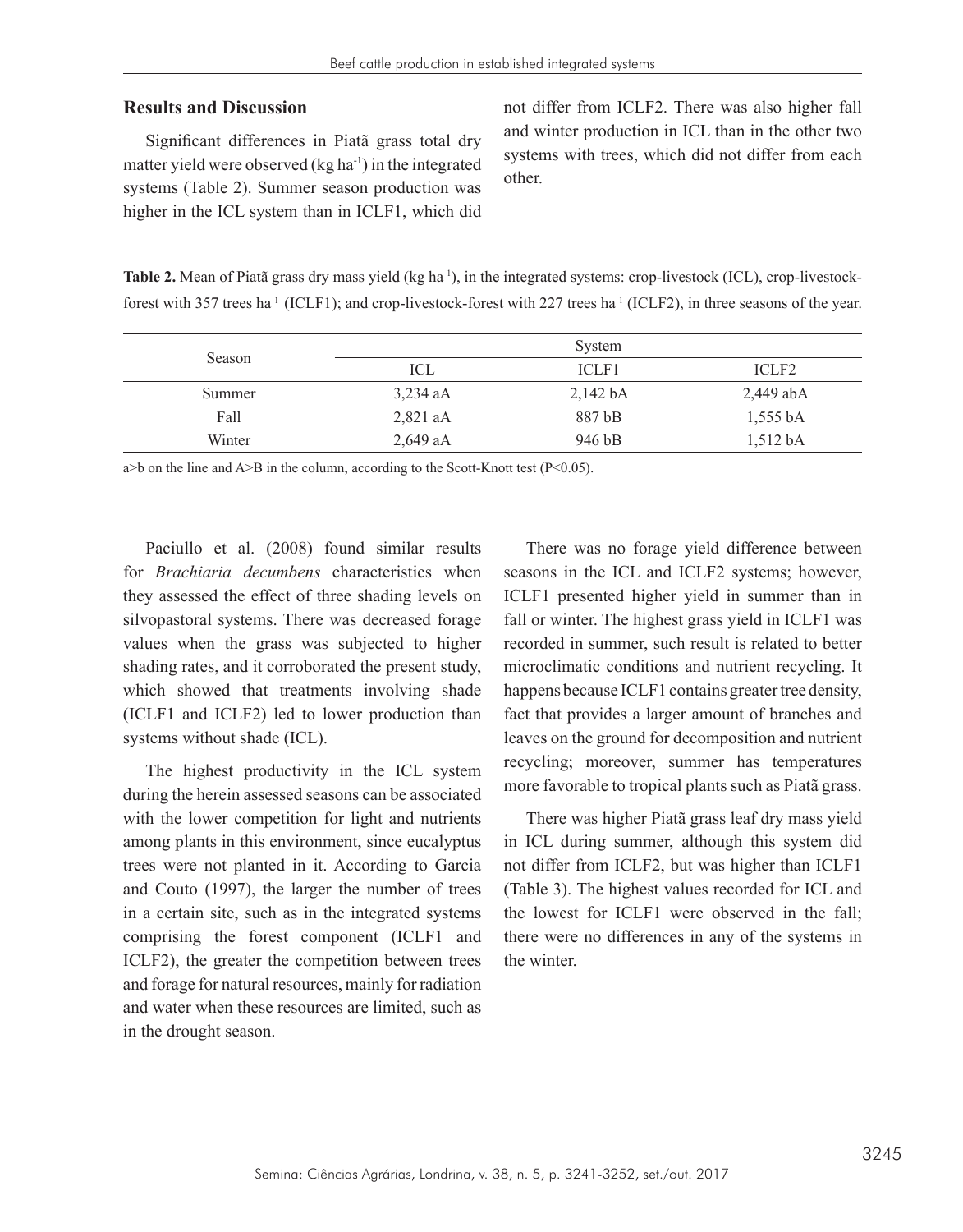| Season |            | System    |                   |
|--------|------------|-----------|-------------------|
|        | ICL        | ICLF1     | ICLF <sub>2</sub> |
| Summer | $1,021$ aA | 637 bA    | 776 abA           |
| Fall   | $1,084$ aA | $150$ cB  | 575 bAB           |
| Winter | 462 aB     | $467$ aAB | $368$ aB          |

**Table 3.** Piatã grass leaf dry mass yield (kg ha<sup>-1</sup>), in the integrated systems: crop-livestock (ICL), crop-livestock-forest with 357 trees ha<sup>-1</sup> (ICLF1) and crop-livestock-forest with 227 trees ha<sup>-1</sup> (ICLF2), in three seasons of the year.

 $a$ >b on the line and A>B in the column, according to the Scott-Knott test (P<0.05).

Similarly, shading can impair forage leaf yield, because the lower radiation reaching the canopies does not stimulate basal and axial bud emergence for the formation of new tillers, as well does not influence leaf emergence and accumulation rates (FERNÁNDEZ et al., 2002; PACIULLO et al., 2011).

The lowest forage yield within shaded environments (Table 2) was also associated with lower leaf yield. Shaded pastures presenting lower productivity can be related to tiller death, but it is often associated with the initial plant population (FERNÁNDEZ et al., 2002).

The ICL has the highest photosynthesis rates due to the greater light incidence on the forage canopy; thus, it boosts forage tillering and higher yield; different from the ICLF1 and ICLF2 systems, which have their photosynthetic rates modified by the amount of light; therefore, the plant decreases the tillering process and prioritizes the maintenance of expended leaves.

Summer and fall were the seasons showing the highest grass leaf yield when they were compared to winter within the ICL system, it is explained by the higher rainfall rates in summer and fall than in winter. Grass leaf yield in summer did not differ from that in winter in ICLF1, but it was higher than that recorded in fall. Grass leaf yield in summer was higher than that in winter in ICLF2, but it did not differ from that recorded in fall.

Significant differences in Piatã grass leaf crude protein content (CP, %) were recorded (Table 4). There was no difference in CP in systems with trees (ICLF1 and ICLF2) in summer; the lowest CP was observed in ICL. The highest content was recorded during fall in the system presenting the highest tree density, whereas the lowest content was once more recorded in systems at full sun light; moreover, the ICLF1 value in winter was higher than that of ICL, but it did not differ from ICLF2.

**Table 4.** Crude protein content (CP, %) of Piatã grass leaves in the integrated systems: crop-livestock (ICL), croplivestock-forest with 357 trees ha<sup>-1</sup> (ICLF1) and crop-livestock-forest with 227 trees ha<sup>-1</sup> (ICLF2), in three seasons of the year.

| Season |                    | System     |                     |
|--------|--------------------|------------|---------------------|
|        | ICL                | ICLF1      | ICLF <sub>2</sub>   |
| Summer | $7.25$ bB          | $10.15$ aB | $10.00$ aB          |
| Fall   | 9.50 cA            | 14.75 aA   | 12.00 <sub>bA</sub> |
| Winter | $10.75 \text{ hA}$ | $13.50$ aA | $12.25$ abA         |

 $a > b$  on the line and  $A > B$  in the column, according to the Scott-Knott test (P<0.05).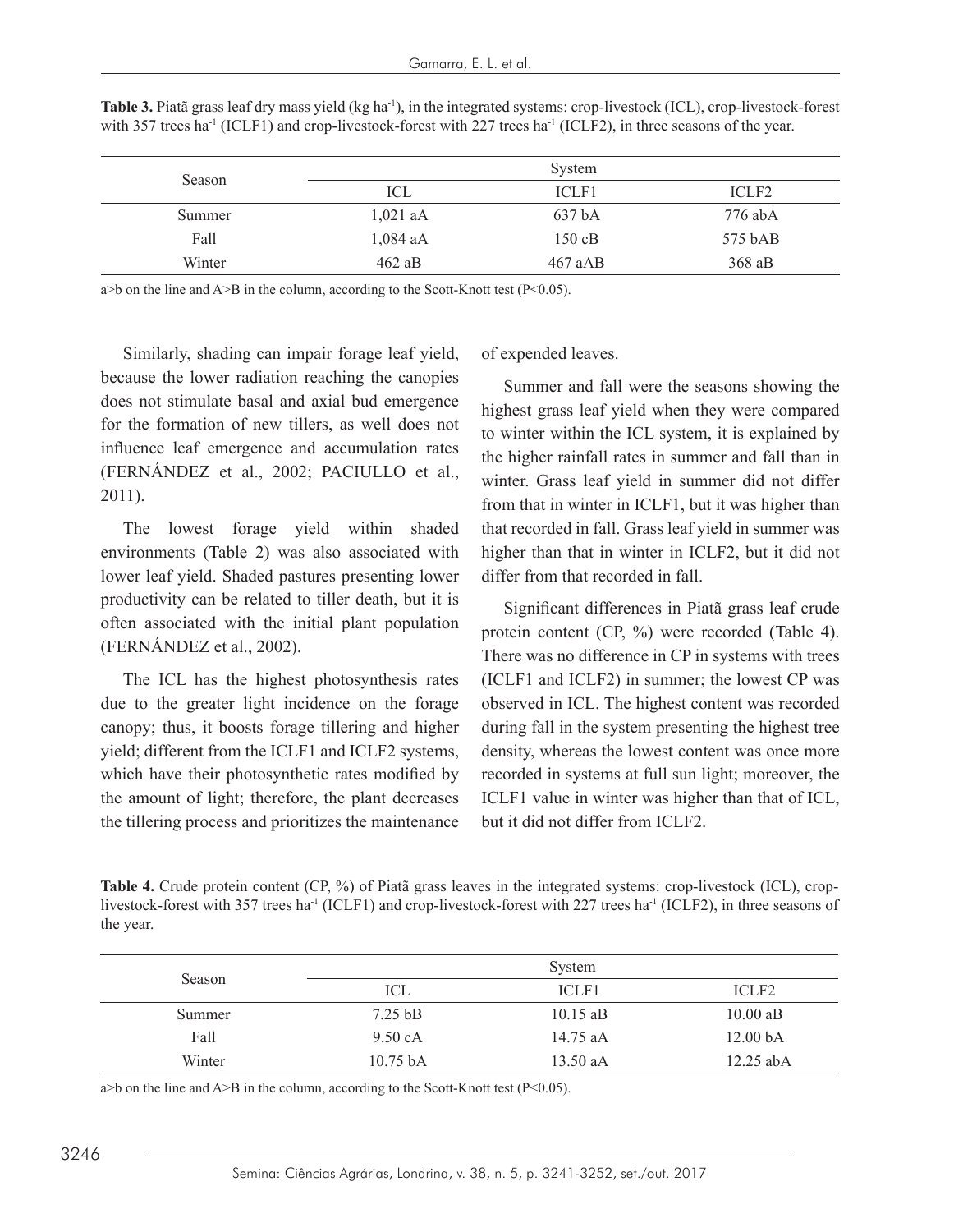Organic matter degradation is higher under shading due to lower soil temperature, which favors bacterial and fungal growth. These species degrade larger amounts of organic matter; thus, they boost N recycling in the system, fact that helps increasing CP and enhancing soil fertility (MACEDO et al., 2010). There is higher organic matter concentration in the soil in shaded environments than under full sun light; organic matter has nitrogen, which helps increasing the synthesis of nitrogenous compounds when it is absorbed by the roots and, consequently, increases the CP.

When the CP values collected during summer in the systems are compared, it is possible observing that Piatã grass from ICLF1 and ICLF2 systems present higher CP than the ICL system. Similar results were recorded by Moreira et al. (2009), who assessed the influence of *Ipê Felpudo* and *Aroeira* trees on Marandu grass *in situ* dry matter degradability*,* and found higher CP content under the shade of the trees in comparison to treatments under full sun light; results similar to those recorded in the current study were also found by Paciullo et al. (2007).

Summer was the season promoting the lowest CP in all integrated systems, whereas fall and winter did not differ from each other in any of the systems. The lowest Piatã grass CP recorded in summer can derive from some of the features presented by this season, such as high temperatures, high rainfall rates and long photoperiods. These features affect the growth and development of plants presenting the highest fibrous carbohydrate synthesis rates, thus they dilute the protein content inside the dry matter (TAIZ; ZEIGER, 2013).

Temperature stimulates the synthesis and decomposition of supporting tissues (leaf ribs, woody vessels) through the production of phenolic compounds such as lignin. High lignin concentrations recorded throughout summer helped forming complexes associated with plant fibrous tissues, fact that reduced the available nitrogen, as well as the available leaf and canopy CP. Wilson (1982) reviewed the effects of climatic factors in detriment to forage nutritional value and mentioned that temperature is the most important factor, because it can decrease forage digestibility at each degree centigrade increase in temperature.

The cell wall constituent (NDF, %) was higher in the full sun system (ICL) in summer than in systems with the arboreal component, whereas in fall and winter this system did not differ from ICLF2 (Table 5). The highest NDF content in plants subjected to high luminosity conditions can be associated with the highest ratio of sclerenchyma tissues, since their cells presented thicker walls than plants growing under shading conditions (DEINUM et al., 1996). Shading diminishes plant supporting-tissues and reduces cell wall thickness.

**Table 5.** Neutral detergent fiber content (NDF, %) of Piatã grass leaves in the integrated systems: crop-livestock  $(ICL)$ , crop-livestock-forest with 357 trees ha<sup>-1</sup> (ICLF1) and crop-livestock-forest with 227 trees ha<sup>-1</sup> (ICLF2), in three seasons of the year.

| Season | System   |                     |                    |
|--------|----------|---------------------|--------------------|
|        | ICL      | ICLF1               | ICLF <sub>2</sub>  |
| Summer | 72.50 aA | 69.32 <sub>bA</sub> | $70.25 \text{ bA}$ |
| Fall   | 72.75 aA | 69.75 bA            | 71.50 abA          |
| Winter | 68.50 aB | $62.50 \text{ bB}$  | $67.00 \text{ aB}$ |

 $a$  $>$ b on the line and A $>$ B in the column, according to the Scott-Knott test (P $<$ 0.05).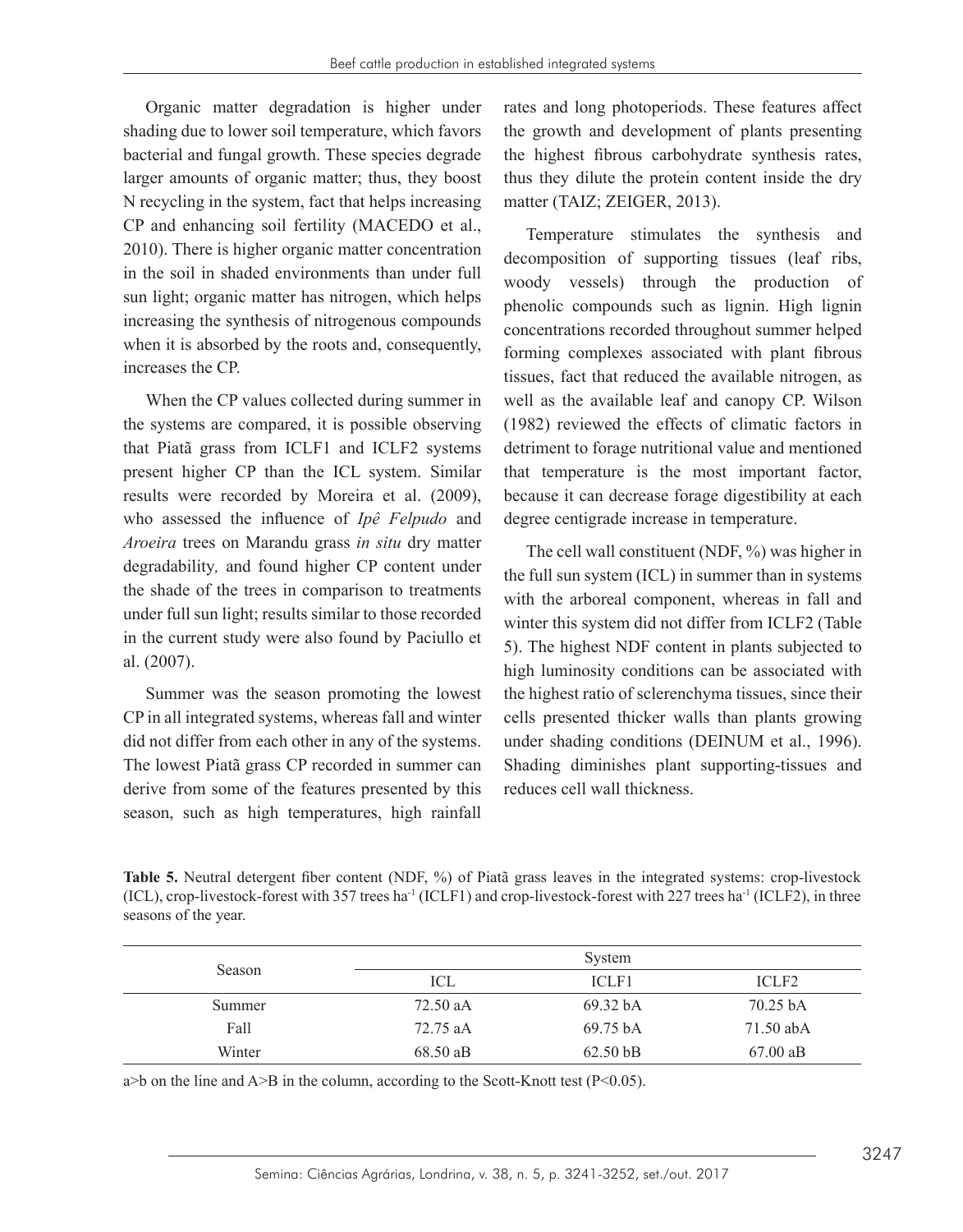Such reduction in NDF contents in shaded plants can be associated with lower availability of photoassimilates for secondary wall growth. Paciullo et al. (2007) found lower NDF content and increased *Brachiaria decumbens in vitro* dry matter digestibility (IVDMD), in shaded sites.

Summer and fall showed higher NDF in all integrated systems, as well as lower NDF in winter in all systems. The highest NDF in summer and fall in ICL can be related to higher temperatures and to higher dry matter yield (Table 2). As it was already mentioned, these seasons provide good conditions for plant growth, as well as elevated temperatures, which are ideal for tropical forage species. Elevated temperatures promote fast metabolic activity in plants, and diminish the metabolites of cell contents; therefore, photosynthesis products are rapidly converted into structural components (TAIZ; ZEIGER, 2013).

The plant provides lower amounts of photoassimilates for secondary wall formation in systems ICLF1 and ICLF2, and it may decrease cell wall constituents. Paciullo et al. (2011) studied the productive and nutritional features of *Brachiaria decumbens* in agro-silvopastoral systems and did not find defined alteration patterns in cell wall constituents.

According to some authors, few or no cell wall variations in shaded forages are found in the literature (PACIULLO et al., 2007; SOUSA et al., 2010).

The highest stocking rates (Animal Unit  $= 450$ ) kg of live weight,  $AU$  ha<sup>-1</sup>) were observed during summer in the ICL and ICLF2 systems. The highest stocking rates in fall were observed in the ICL system, and the lowest rate was recorded in the ICLF1 system (Table 6) during winter; systems did not differ from each other.

**Table 6.** Stocking rate (AU ha<sup>-1)\*</sup> in the integrated systems: crop-livestock (ICL), crop-livestock-forest with 357 trees  $ha<sup>-1</sup>$  (ICLF1) and crop-livestock-forest with 227 trees  $ha<sup>-1</sup>$  (ICLF2), in three seasons of the year.

| Season |           | System             |                    |
|--------|-----------|--------------------|--------------------|
|        | ICL       | ICLF1              | ICLF <sub>2</sub>  |
| Summer | $3.35$ aA | 2.13 <sub>bA</sub> | $2.96$ aA          |
| Fall   | $3.54$ aA | $0.39 \text{ cC}$  | 2.49 <sub>bA</sub> |
| Winter | $1.37$ aB | $1.25$ aB          | $1.17$ aB          |

\* AU = animal unit, corresponding to 450 kg live weight. a>b on the line and A>B in the column, according to the Scott-Knott test  $(P<0.05)$ .

The lowest stocking rate in fall in the ICLF1 system was influenced by the animals' removal for pasture recovery. Accordingly, it also helped the non-difference in the stocking rates recorded for these systems in winter, time when animals were once more introduced in the system. Actually, it was expected to find lower stocking rates due to the greatest tree density and the lowest grass mass yield in this system (Table 2).

The highest stocking rates in the ICL and ICLF2 systems were observed in summer and fall; as for the ICLF1 system, the highest stocking rate was recorded in summer, and the lowest in fall; it may have happened due to the animals' removal in fall. The grass may sprout and reach forage yield in winter similar to that recorded in fall and, consequently, higher animal load since the stocking rate had to be reduced due to forage yield decrease in fall (Table 2).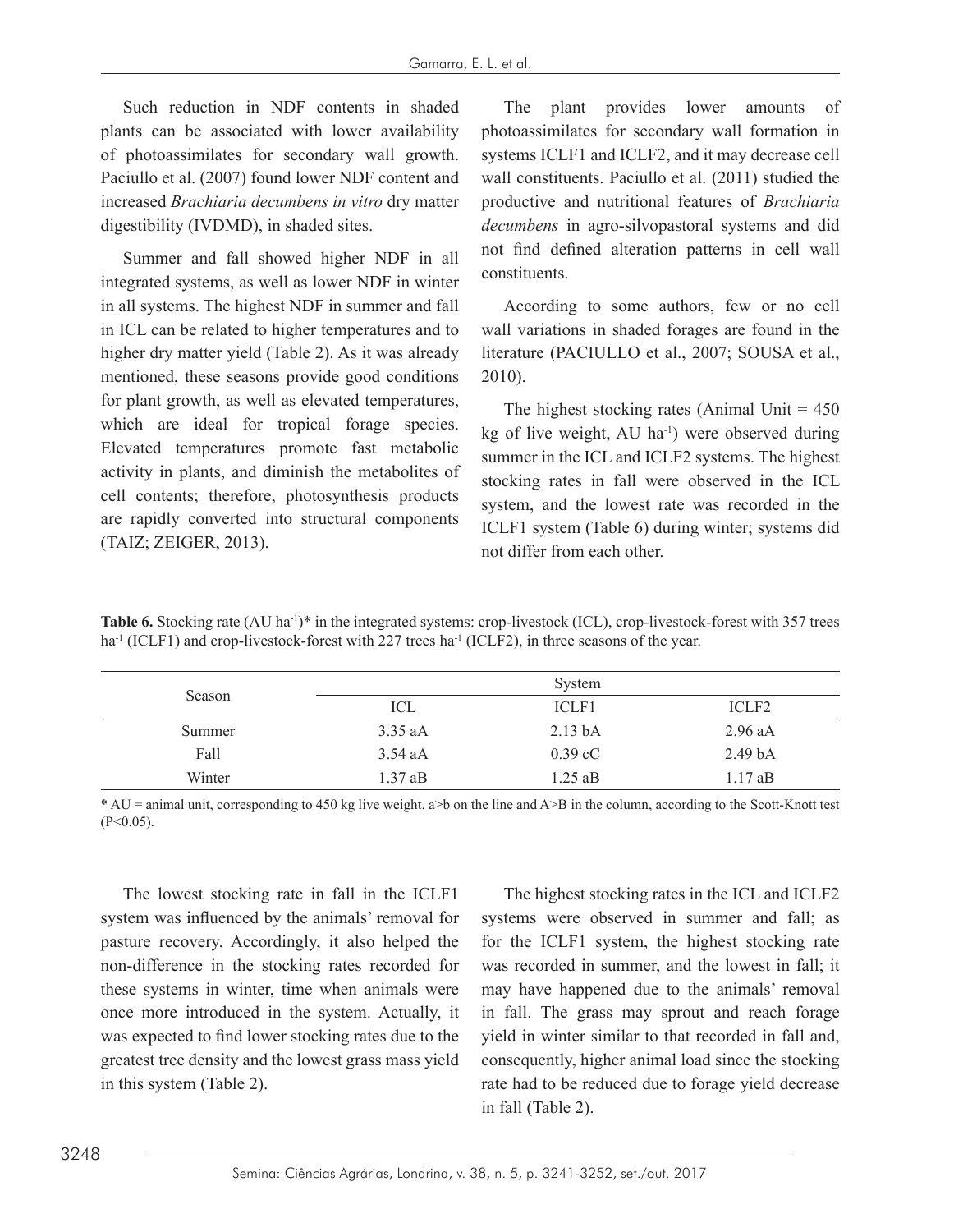There were no differences recorded for average daily gain (ADG) between integrated systems, despite the lower forage yield in systems with trees. It was found that the highest nutritional value of pasture under shading allows average daily gain similar to that recorded under full sun light conditions (PACIULLO et al., 2009). However, there was higher ADG in summer than in fall and winter, although they did not differ from each other (Table 7). This result is associated with the greater forage availability during summer to be consumed by the animals.

**Table 7.** Average daily gain (ADG, g animal<sup>-1</sup> day<sup>-1</sup>) of Nellore heifers in three seasons of the year.

| Season | ADG (g animal <sup>-1</sup> day <sup>-1</sup> ) |  |
|--------|-------------------------------------------------|--|
| Summer | 548 A                                           |  |
| Fall   | 364 B                                           |  |
| Winter | 296 B                                           |  |
|        |                                                 |  |

 $A>B$  in the column, according to the Scott-Knott test ( $p<0.05$ ).

The highest live weight values (LWG) were recorded in systems presenting higher forage yield (ICL and ICLF2) in summer and fall; whereas there were no LWG differences among the three systems in winter (Table 8). Oliveira et al. (2013) observed the same behavior in animal production, in winter LWG was similar between different production

systems, even under intense shading caused by the forest component. However, LWG was reduced in summer and fall as the shade rate in the system increased. These results evidenced differences in animal performance result from higher forage mass rates, often due to greater availability of radiation for photosynthesis.

**Table 8**. Live weight gain (LWG, kg ha<sup>-1</sup>) of Nellore heifers in the integrated systems: crop-livestock (ICL), croplivestock-forest with 357 trees ha<sup>-1</sup> (ICLF1) and crop-livestock-forest with 227 trees ha<sup>-1</sup> (ICLF2), in three seasons of the year.

| Season |       | <b>Systems</b>     |                   |
|--------|-------|--------------------|-------------------|
|        | ICL   | ICLF1              | ICLF <sub>2</sub> |
| Summer | 263aA | 168 <sub>b</sub> A | 246aA             |
| Fall   | 112aB | 11bB               | 93aB              |
| Winter | 70aB  | 61aB               | 31aB              |

 $a$ >b on the line and A>B in the column, according to the Scott-Knott test (P<0.05).

Animals presented higher LWG in summer in all systems and there was no difference between fall and winter in any of the integrated systems; thus, it evidences that the highest forage yield in summer influenced the highest LWG of heifers in this season.

It is possible stating that animal production is compromised by the large shading exerted by taller trees at the time to cut the timber, even when productive and shade-tolerant grass species are used and the proper grazing management is adopted, and when all the studied components are taken into consideration, as well as the analyses based on a systemic view.

Grass production in these systems is higher in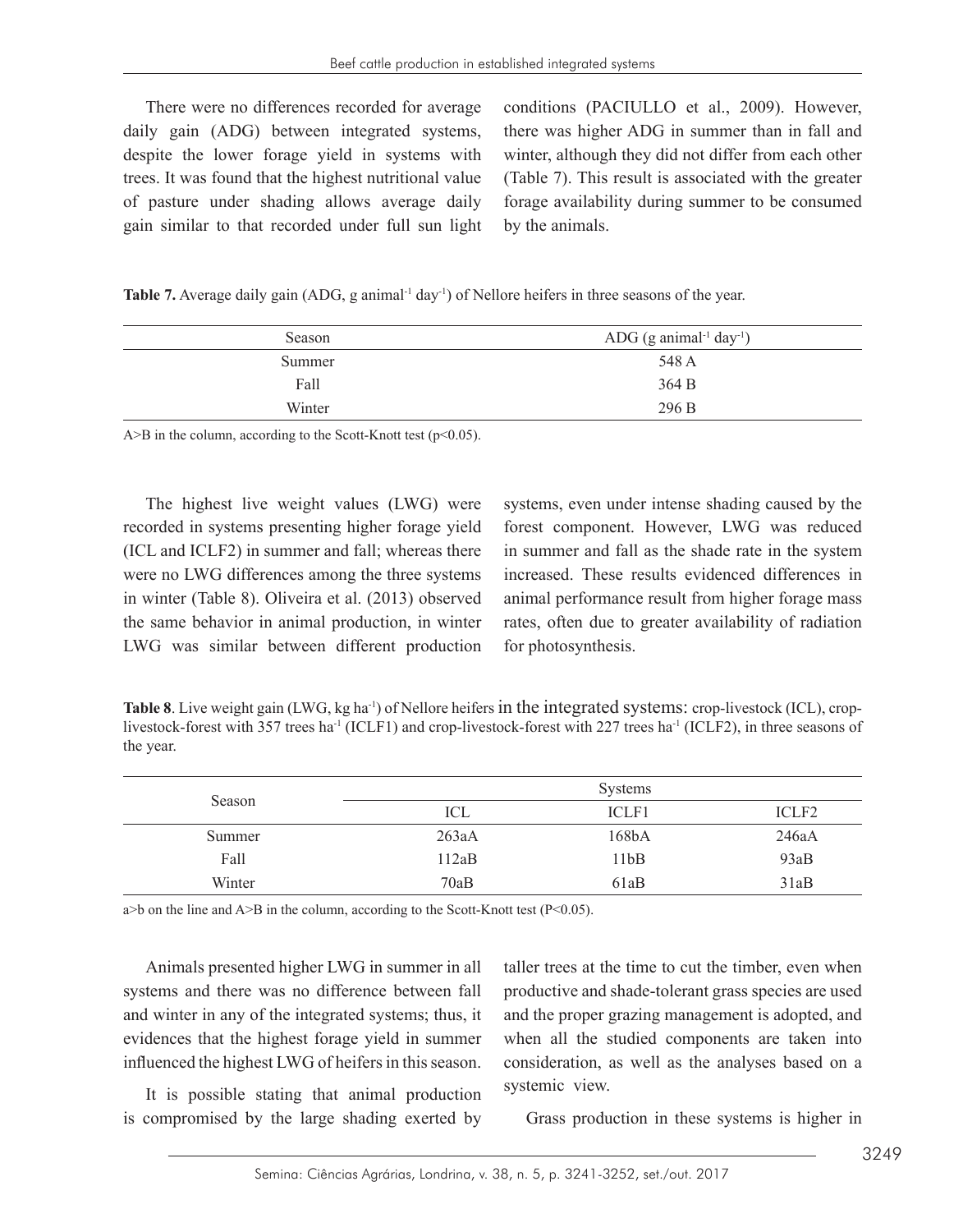summer, but it decreases in fall and winter, although at the beginning of the forage scarcity period the nutritional values increase in systems with higher tree density. These results strongly influence animal production in integrated systems with higher tree density. It is recommended to use systems with lower tree density (ICLF2) to mitigate the shading effects on annual forage yield and animal performance  $(5,516 \text{ kg ha}^{-1}$  and 370 kg ha<sup>-1</sup> respectively) when they are compared to the well-managed integrated system under full sun light - ICL  $(8,704 \text{ kg ha}^{-1})$ and 445 kg ha-1, respectively). Another benefit that must be taken into account in these systems is the improved soil fertility, which can be observed in the analyses conducted in the beginning of the systems' implementation and at the time the current experiment was carried out (second cycle).

## **Conclusions**

The ICLF2 system proved to be the most suitable tree system for animal production, although shading interfered with forage yield, allowing an annual LWG of 83% in relation to the ICL system during the fifth year of establishment of the systems.

## **Acknowledgement**

Post-Graduation Program in Animal Science (UFMS), Embrapa Gado de Corte, Valéria Ana Corvalã dos Santos and Arthur Behling Neto.

## **References**

BALBINO, L. C.; CORDEIRO, L. A. M.; PORFÍRIO-DA-SILVA, V.; MORAES, A.; MARTÍNEZ, G. B.; ALVARENGA, R. C.; KICHEL, A. N.; FONTANELI, R. S.; SANTOS, H. P.; FRANCHINI, J. C.; GALERANI, P. R. Evolução tecnológica e arranjos produtivos de sistemas de integração lavoura-pecuária-floresta no Brasil. *Pesquisa Agropecuária Brasileira*, Brasília, v. 46, n. 10, p. 1-12, 2011.

BUNGENSTAB, D. J.; ALMEIDA, R. G. *Integrated crop-livestock-forestry systems:* a Brazilian experience for sustainable farming. Brasilia: EMBRAPA, 2014. 304 p.

DEINUM, B.; SULASTRI, R. D.; ZEINAB, M. H.; MAASSEN, A. Effects of light intensity on growth, anatomy and forage quality of two tropical grasses (*Brachiaria brizantha* and *Panicum maximum* var. Trichoglume). *Netherlands Journal of Agricultural Science*, Wageningen, v. 44, n. 2, p. 111-124, 1996.

FERNÁNDEZ, M. E.; GYENGE, J. E.; DALLA SALDA, G.; SCHLICHTER, T. M. Silvopastoral systems in northwestern Patagonia I. growth and photosynthesis of *Stipa speciosa* under different levels of *Pinus ponderosa*  cover. *Agroforestry Systems*, Netherlands, v. 55, n. 5, p. 27-35, 2002.

FERREIRA, D. F. Sisvar: a computer statistical analysis system. *Ciência e Agrotecnologia*, Lavras, v. 35, n. 6, p. 1039-1042, 2011.

GARCIA, R.; COUTO, L. Silvopastoral systems: emergent technology of sustainability. In: INTERNATIONAL SYMPOSIUM ON ANIMAL PRODUCTION UNDER GRAZING, 1997, Viçosa, MG. *Anais...* Viçosa, MG: DZO/UFV, 1997. p. 281-302.

KIRCHNER, R.; SOARES, A. B.; SARTOR, L. R.; ADAMI, P. F.; MIGLIORINI, F.; FONSECA, L. Desempenho de forrageiras hibernais sob distintos níveis de luminosidade. *Revista Brasileira de Zootecnia*, Viçosa, MG, v. 39, n. 11, p. 2371-2379, 2010.

LEONEL, F. P.; PEREIRA, J. C.; COSTA, M. G.; MARCO JUNIOR, P. de; LARA, L. A.; QUEIROZ, A. C. Comportamento produtivo e características nutricionais do capim-braquiária cultivado em consórcio com milho. *Revista Brasileira de Zootecnia*, Viçosa, MG, v. 38, n. 1, p. 177-189, 2009.

MACEDO, R. L. G.; VALE, A. B.; VENTURIN, N. *Eucalipto em sistemas agroflorestais*. Lavras: UFLA, 2010. 331 p.

MARTEN, G. C.; SHENK, J. S.; BARTON II, F. E. *Nearinfrared reflectance spectroscopy (NIRS):* analysis of forage quality. Washington: USDA, 1985. 110 p.

MARTUSCELLO, J. A.; JANK, L.; GONTIJO-NETO, M. M.; LAURA, V. A.; CUNHA, D. N. F. V. Produção de gramíneas do gênero *Brachiaria* sob níveis de sombreamento. *Revista Brasileira de Zootecnia*, Viçosa, MG, v. 38, n. 7, p. 1183-1190, 2009.

MECABÔ, C. A. *Crescimento, produção e valor nutritivo do capim-Piatã em sistema agrossilvipastoril com duas densidades de eucalipto*. 2014. Dissertação (Mestrado em Zootecnia) - Universidade Estadual do Oeste do Paraná, Marechal Cândido Rondon.

MOREIRA, G. R.; SALIBA, E. O. S.; MAURÍCIO, R. M.; SOUZA, L. F.; FIGUEIREDO, M. P.; GONÇALVES, L. C.; RODRIGUEZ, N. M. Avaliação da *Brachiaria*